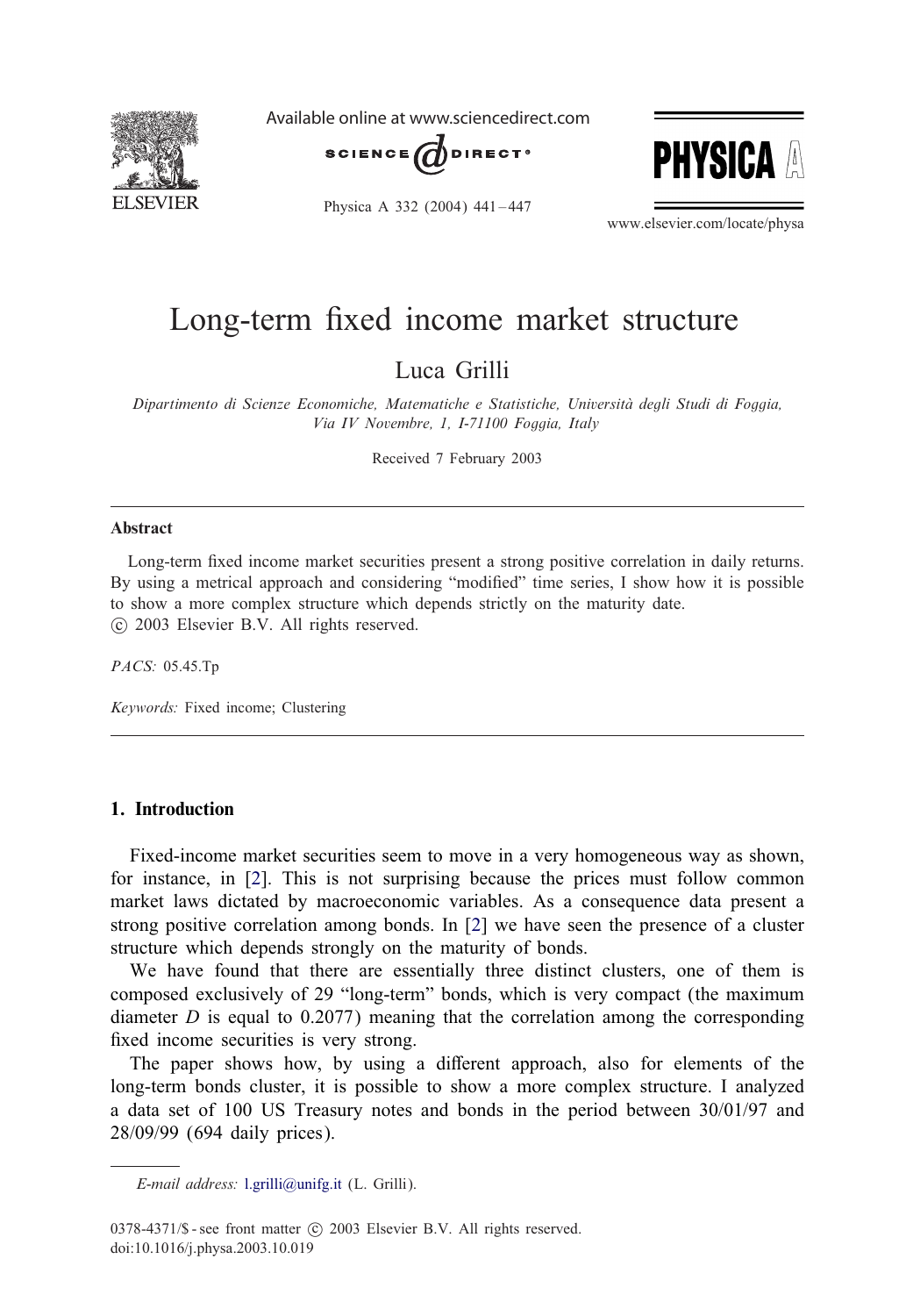### 2. The "modified" time series

Since price fluctuations are very small and correlation among bonds is quite positively high, if one focuses on returns, the behavior of two different time series is almost indistinguishable (see Figs. 1 and 2).

In order to introduce a more complex structure I consider a new time series that is a sort of "detrend" time series. Since time series of daily returns are very similar, the



Fig. 1. Daily returns time series (100 observations). The two time series are almost indistinguishable.



Fig. 2. Daily returns time series (100 observations). The two time series are almost indistinguishable.